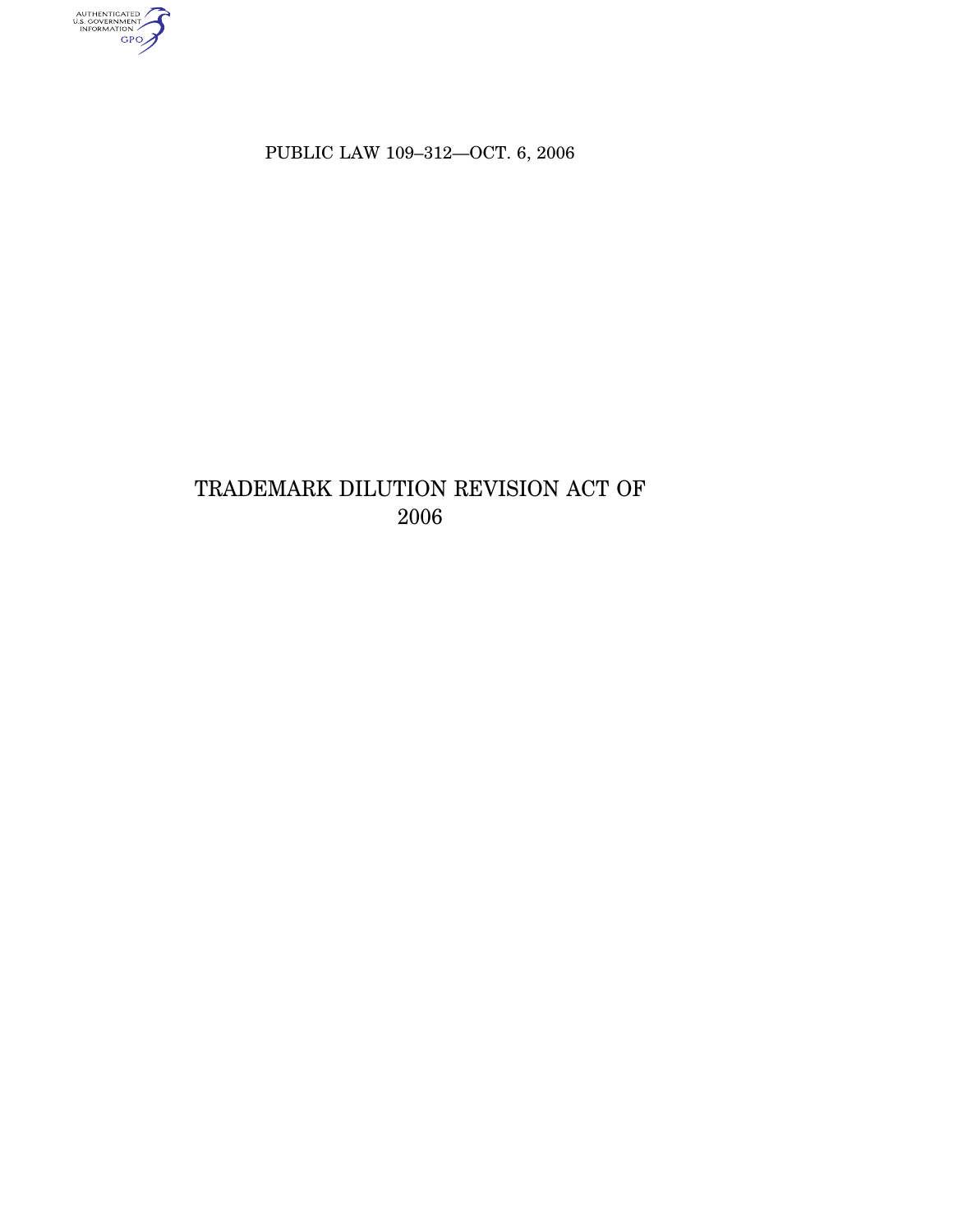# Public Law 109–312 109th Congress

## An Act

Oct. 6, 2006 [H.R. 683]

To amend the Trademark Act of 1946 with respect to dilution by blurring or tarnishment.

*Be it enacted by the Senate and House of Representatives of the United States of America in Congress assembled*,

Trademark Dilution Revision Act of 2006. 15 USC 1051 note.

### **SECTION 1. SHORT TITLE.**

(a) SHORT TITLE.—This Act may be cited as the ''Trademark Dilution Revision Act of 2006''.

(b) REFERENCES.—Any reference in this Act to the Trademark Act of 1946 shall be a reference to the Act entitled ''An Act to provide for the registration and protection of trademarks used in commerce, to carry out the provisions of certain international conventions, and for other purposes'', approved July 5, 1946 (15 U.S.C. 1051 et seq.).

#### **SEC. 2. DILUTION BY BLURRING; DILUTION BY TARNISHMENT.**

Section 43 of the Trademark Act of 1946 (15 U.S.C. 1125) is amended—

(1) by striking subsection (c) and inserting the following: "(c) DILUTION BY BLURRING; DILUTION BY TARNISHMENT.-

''(1) INJUNCTIVE RELIEF.—Subject to the principles of equity, the owner of a famous mark that is distinctive, inherently or through acquired distinctiveness, shall be entitled to an injunction against another person who, at any time after the owner's mark has become famous, commences use of a mark or trade name in commerce that is likely to cause dilution by blurring or dilution by tarnishment of the famous mark, regardless of the presence or absence of actual or likely confusion, of competition, or of actual economic injury.

"(2) DEFINITIONS.— $(A)$  For purposes of paragraph  $(1)$ , a mark is famous if it is widely recognized by the general consuming public of the United States as a designation of source of the goods or services of the mark's owner. In determining whether a mark possesses the requisite degree of recognition, the court may consider all relevant factors, including the following:

"(i) The duration, extent, and geographic reach of advertising and publicity of the mark, whether advertised or publicized by the owner or third parties.

"(ii) The amount, volume, and geographic extent of sales of goods or services offered under the mark.

"(iii) The extent of actual recognition of the mark.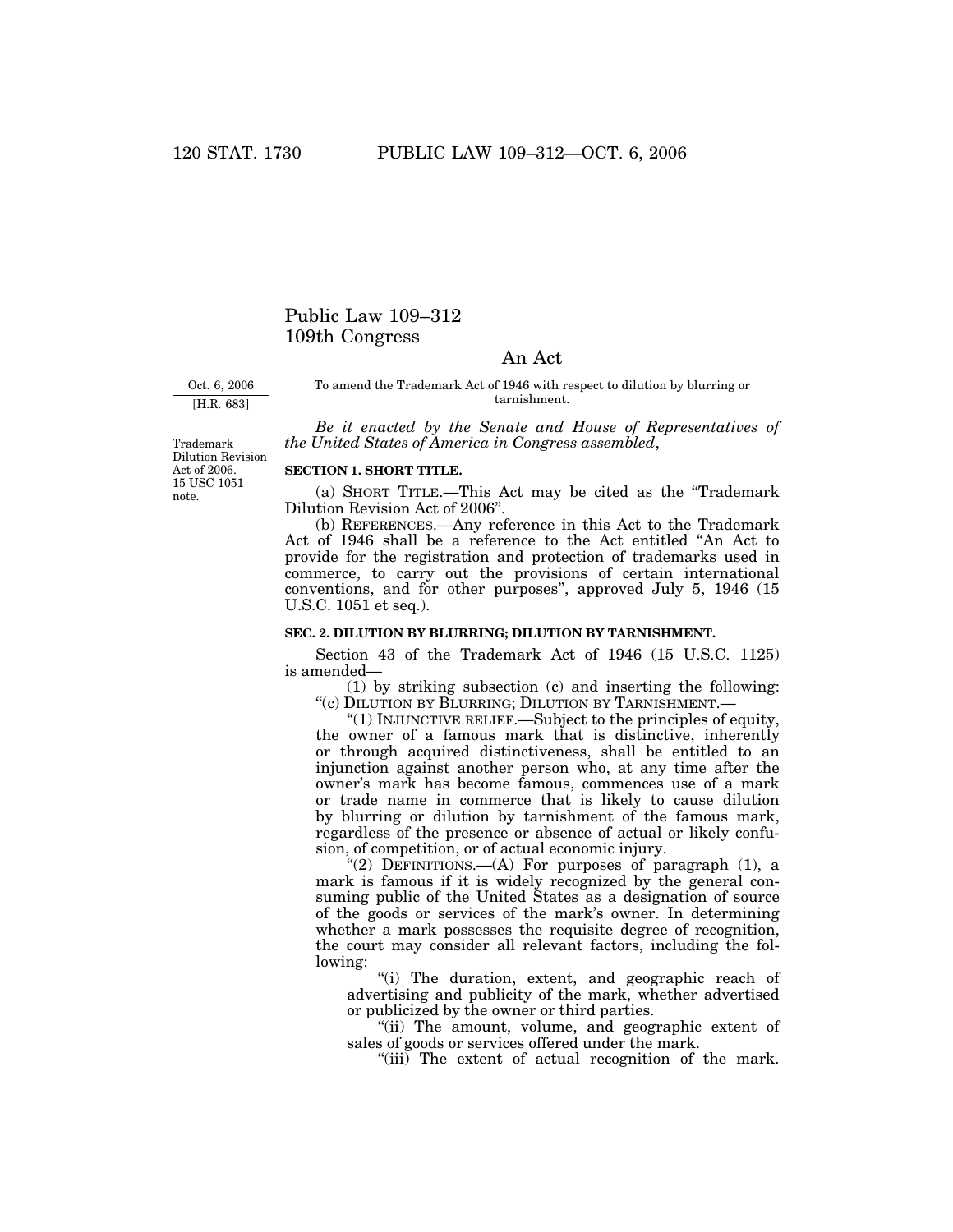"(iv) Whether the mark was registered under the Act of March 3, 1881, or the Act of February 20, 1905, or on the principal register.

"(B) For purposes of paragraph (1), 'dilution by blurring' is association arising from the similarity between a mark or trade name and a famous mark that impairs the distinctiveness of the famous mark. In determining whether a mark or trade name is likely to cause dilution by blurring, the court may consider all relevant factors, including the following:

''(i) The degree of similarity between the mark or trade name and the famous mark.

"(ii) The degree of inherent or acquired distinctiveness of the famous mark.

"(iii) The extent to which the owner of the famous mark is engaging in substantially exclusive use of the mark.

"(iv) The degree of recognition of the famous mark.  $\widetilde{f(v)}$  Whether the user of the mark or trade name

intended to create an association with the famous mark. "(vi) Any actual association between the mark or trade"

name and the famous mark.  $(C)$  For purposes of paragraph  $(1)$ , dilution by tarnishment' is association arising from the similarity between

a mark or trade name and a famous mark that harms the reputation of the famous mark.

''(3) EXCLUSIONS.—The following shall not be actionable as dilution by blurring or dilution by tarnishment under this subsection:

''(A) Any fair use, including a nominative or descriptive fair use, or facilitation of such fair use, of a famous mark by another person other than as a designation of source for the person's own goods or services, including use in connection with—

''(i) advertising or promotion that permits consumers to compare goods or services; or

"(ii) identifying and parodying, criticizing, or commenting upon the famous mark owner or the goods or services of the famous mark owner.

''(B) All forms of news reporting and news commentary. ''(C) Any noncommercial use of a mark.

"(4) BURDEN OF PROOF.—In a civil action for trade dress dilution under this Act for trade dress not registered on the principal register, the person who asserts trade dress protection has the burden of proving that—

''(A) the claimed trade dress, taken as a whole, is not functional and is famous; and

''(B) if the claimed trade dress includes any mark or marks registered on the principal register, the unregistered matter, taken as a whole, is famous separate and apart from any fame of such registered marks.

''(5) ADDITIONAL REMEDIES.—In an action brought under this subsection, the owner of the famous mark shall be entitled to injunctive relief as set forth in section 34. The owner of the famous mark shall also be entitled to the remedies set forth in sections 35(a) and 36, subject to the discretion of the court and the principles of equity if—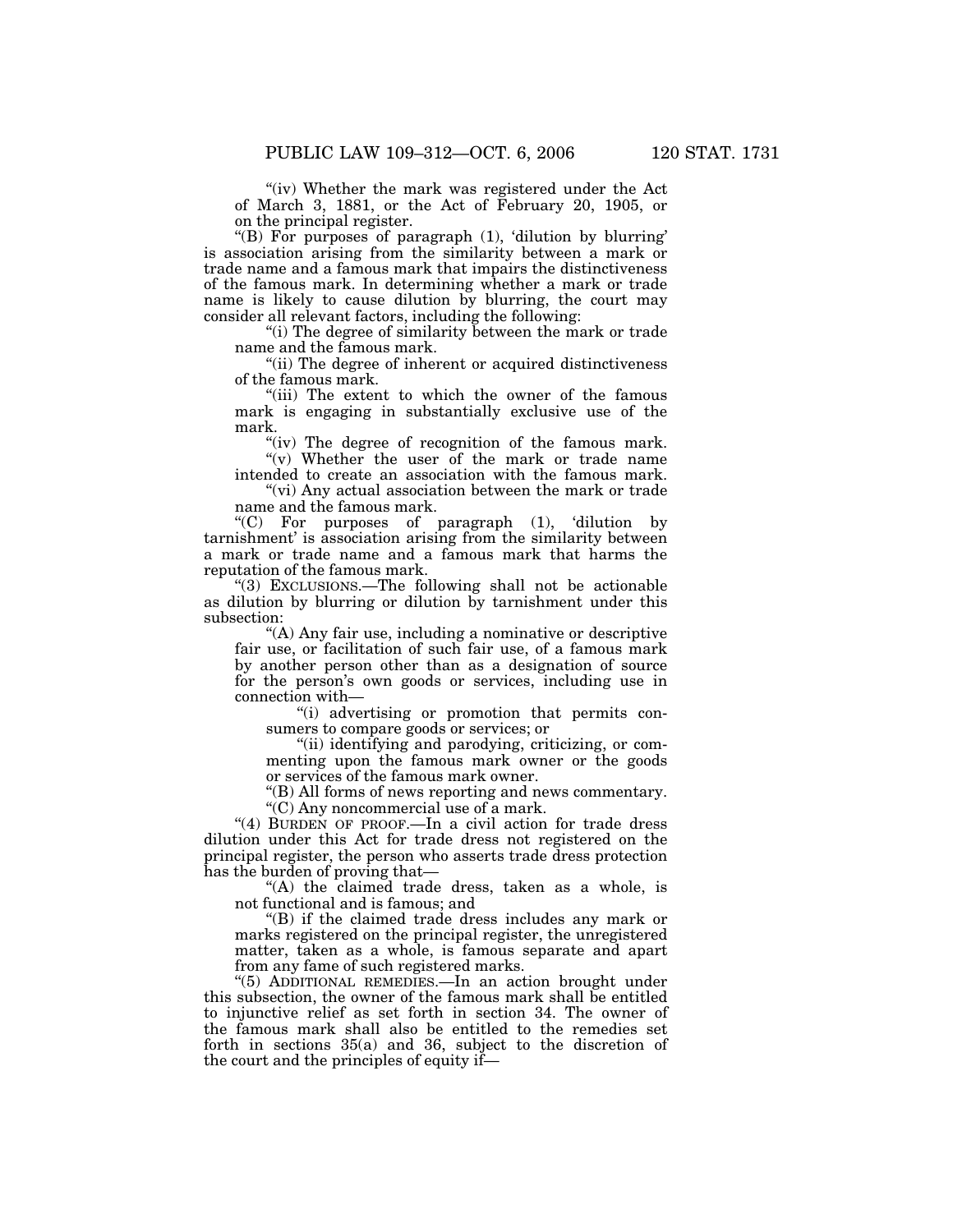"(A) the mark or trade name that is likely to cause dilution by blurring or dilution by tarnishment was first used in commerce by the person against whom the injunction is sought after the date of enactment of the Trademark Dilution Revision Act of 2006; and

 $\mathrm{H}(B)$  in a claim arising under this subsection—

''(i) by reason of dilution by blurring, the person against whom the injunction is sought willfully intended to trade on the recognition of the famous mark; or

"(ii) by reason of dilution by tarnishment, the person against whom the injunction is sought willfully intended to harm the reputation of the famous mark.

"(6) OWNERSHIP OF VALID REGISTRATION A COMPLETE BAR TO ACTION.—The ownership by a person of a valid registration under the Act of March 3, 1881, or the Act of February 20, 1905, or on the principal register under this Act shall be a complete bar to an action against that person, with respect to that mark, that—

" $(A)(i)$  is brought by another person under the common law or a statute of a State; and

"(ii) seeks to prevent dilution by blurring or dilution" by tarnishment; or

''(B) asserts any claim of actual or likely damage or harm to the distinctiveness or reputation of a mark, label, or form of advertisement.

''(7) SAVINGS CLAUSE.—Nothing in this subsection shall be construed to impair, modify, or supersede the applicability of the patent laws of the United States.''; and

 $(2)$  in subsection  $(d)(1)(B)(i)(IX)$ , by striking " $(c)(1)$  of section 43" and inserting "(c)".

#### **SEC. 3. CONFORMING AMENDMENTS.**

(a) MARKS REGISTRABLE ON THE PRINCIPAL REGISTER.—Section  $2(f)$  of the Trademark Act of 1946 (15 U.S.C. 1052 $(f)$ ) is amended–

(1) by striking the last two sentences; and

(2) by adding at the end the following: ''A mark which would be likely to cause dilution by blurring or dilution by tarnishment under section 43(c), may be refused registration only pursuant to a proceeding brought under section 13. A registration for a mark which would be likely to cause dilution by blurring or dilution by tarnishment under section 43(c), may be canceled pursuant to a proceeding brought under either section 14 or section 24.''.

(b) OPPOSITION.—Section 13(a) of the Trademark Act of 1946 (15 U.S.C. 1063(a)) is amended in the first sentence by striking "as a result of dilution" and inserting "the registration of any mark which would be likely to cause dilution by blurring or dilution by tarnishment''.

(c) CANCELLATION.—Section 14 of the Trademark Act of 1946 (15 U.S.C. 1064) is amended, in the matter preceding paragraph (1) by striking '', including as a result of dilution under section  $43(c)$ ," and inserting ", including as a result of a likelihood of dilution by blurring or dilution by tarnishment under section  $43(c)$ .".

(d) MARKS FOR THE SUPPLEMENTAL REGISTER.—The second sentence of section 24 of the Trademark Act of 1946 (15 U.S.C. 1092) is amended to read as follows: